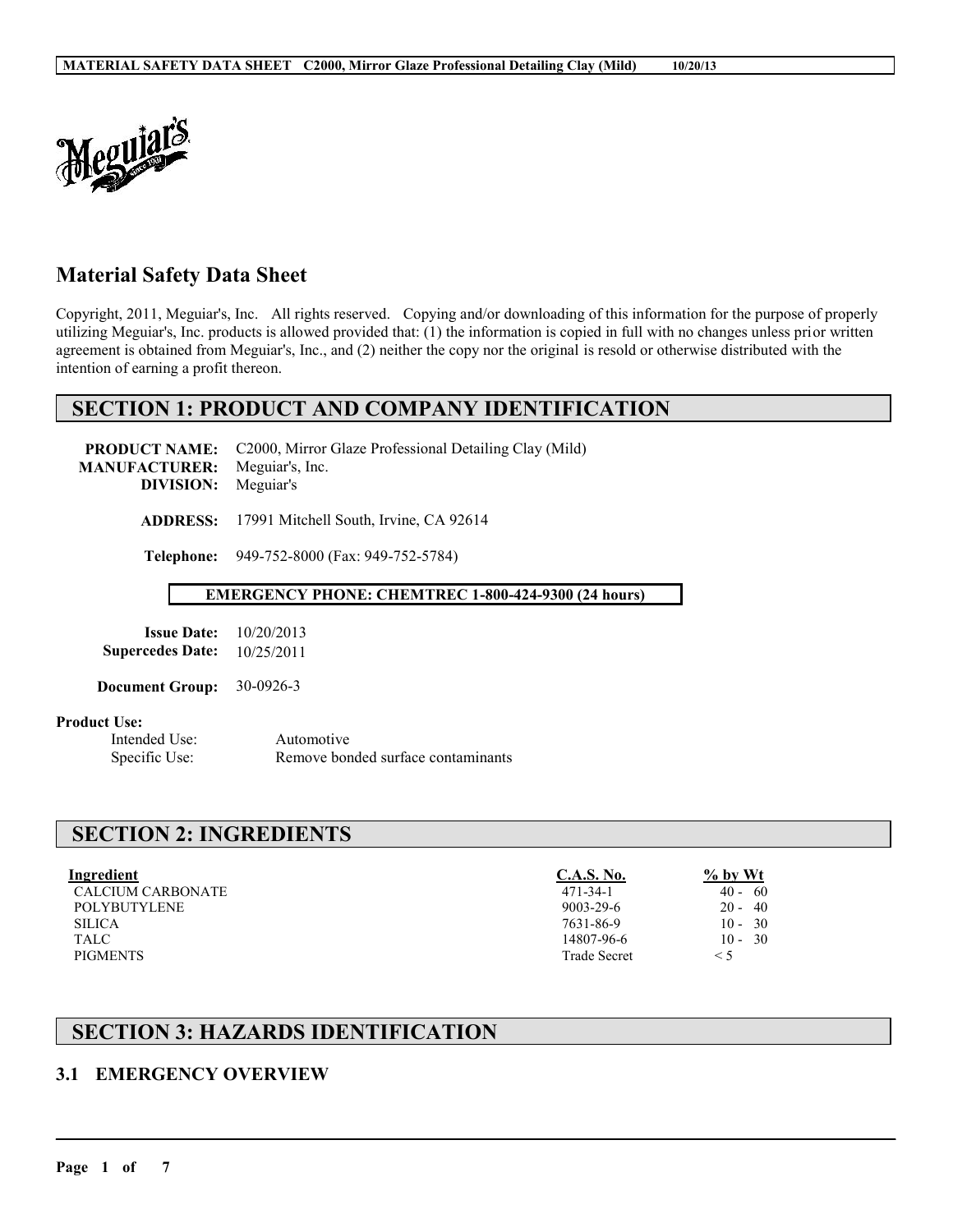**Specific Physical Form:** Clay **Odor, Color, Grade:** Blue; typical odor **General Physical Form:** Solid **Immediate health, physical, and environmental hazards:**

# **3.2 POTENTIAL HEALTH EFFECTS**

#### **Eye Contact:**

Mild Eye Irritation: Signs/symptoms may include redness, pain, and tearing.

#### **Skin Contact:**

Prolonged or repeated exposure may cause:

Mild Skin Irritation: Signs/symptoms may include localized redness, swelling, and itching.

**Inhalation:** No health effects are expected.

**Ingestion:**

Gastrointestinal Irritation: Signs/symptoms may include abdominal pain, stomach upset, nausea, vomiting and diarrhea.

# **SECTION 4: FIRST AID MEASURES**

### **4.1 FIRST AID PROCEDURES**

The following first aid recommendations are based on an assumption that appropriate personal and industrial hygiene practices are followed.

**Eye Contact:** Flush eyes with large amounts of water. If signs/symptoms persist, get medical attention.

**Skin Contact:** Wash affected area with soap and water. If signs/symptoms develop, get medical attention.

**Inhalation:** No need for first aid is anticipated.

**If Swallowed:** Do not induce vomiting unless instructed to do so by medical personnel. Give victim two glasses of water. Never give anything by mouth to an unconscious person. Get medical attention.

# **SECTION 5: FIRE FIGHTING MEASURES**

### **5.1 FLAMMABLE PROPERTIES**

**Autoignition temperature** *No Data Available* **Flash Point** No flash point **Flammable Limits(LEL)** *No Data Available*

 $\_$  ,  $\_$  ,  $\_$  ,  $\_$  ,  $\_$  ,  $\_$  ,  $\_$  ,  $\_$  ,  $\_$  ,  $\_$  ,  $\_$  ,  $\_$  ,  $\_$  ,  $\_$  ,  $\_$  ,  $\_$  ,  $\_$  ,  $\_$  ,  $\_$  ,  $\_$  ,  $\_$  ,  $\_$  ,  $\_$  ,  $\_$  ,  $\_$  ,  $\_$  ,  $\_$  ,  $\_$  ,  $\_$  ,  $\_$  ,  $\_$  ,  $\_$  ,  $\_$  ,  $\_$  ,  $\_$  ,  $\_$  ,  $\_$  ,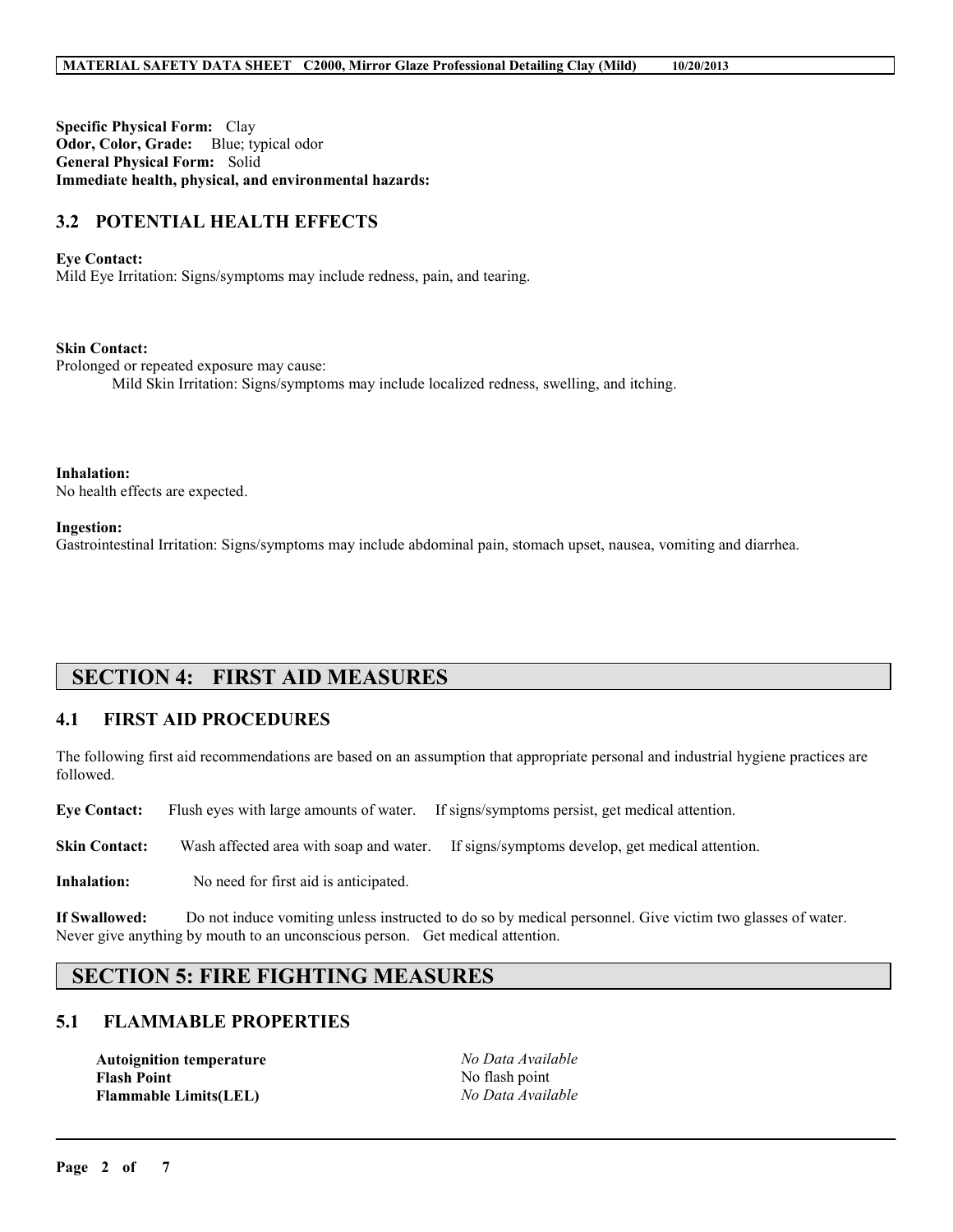**Flammable Limits(UEL)** *No Data Available*

# **5.2 EXTINGUISHING MEDIA**

Material will not burn.

# **5.3 PROTECTION OF FIRE FIGHTERS**

**Special Fire Fighting Procedures:** Wear full protective equipment (Bunker Gear) and a self-contained breathing apparatus (SCBA).

Unusual Fire and Explosion Hazards: None inherent in this product.

**Note: See STABILITY AND REACTIVITY (SECTION 10) for hazardous combustion and thermal decomposition information.**

# **SECTION 6: ACCIDENTAL RELEASE MEASURES**

#### **6.1. Personal precautions, protective equipment and emergency procedures**

Evacuate unprotected and untrained personnel from hazard area. The spill should be cleaned up by qualified personnel.

#### **6.2. Environmental precautions**

Place in a closed container approved for transportation by appropriate authorities.

#### **Clean-up methods**

Observe precautions from other sections.

**In the event of a release of this material, the user should determine if the release qualifies as reportable according to local, state, and federal regulations.**

 $\_$  ,  $\_$  ,  $\_$  ,  $\_$  ,  $\_$  ,  $\_$  ,  $\_$  ,  $\_$  ,  $\_$  ,  $\_$  ,  $\_$  ,  $\_$  ,  $\_$  ,  $\_$  ,  $\_$  ,  $\_$  ,  $\_$  ,  $\_$  ,  $\_$  ,  $\_$  ,  $\_$  ,  $\_$  ,  $\_$  ,  $\_$  ,  $\_$  ,  $\_$  ,  $\_$  ,  $\_$  ,  $\_$  ,  $\_$  ,  $\_$  ,  $\_$  ,  $\_$  ,  $\_$  ,  $\_$  ,  $\_$  ,  $\_$  ,

# **SECTION 7: HANDLING AND STORAGE**

### **7.1 HANDLING**

Do not eat, drink or smoke when using this product. Wash exposed areas thoroughly with soap and water.

### **7.2 STORAGE**

Store in a cool, dry place.

# **SECTION 8: EXPOSURE CONTROLS/PERSONAL PROTECTION**

### **8.1 ENGINEERING CONTROLS**

Not applicable.

# **8.2 PERSONAL PROTECTIVE EQUIPMENT (PPE)**

### **8.2.1 Eye/Face Protection**

Avoid eye contact.

The following eye protection(s) are recommended: Safety Glasses with side shields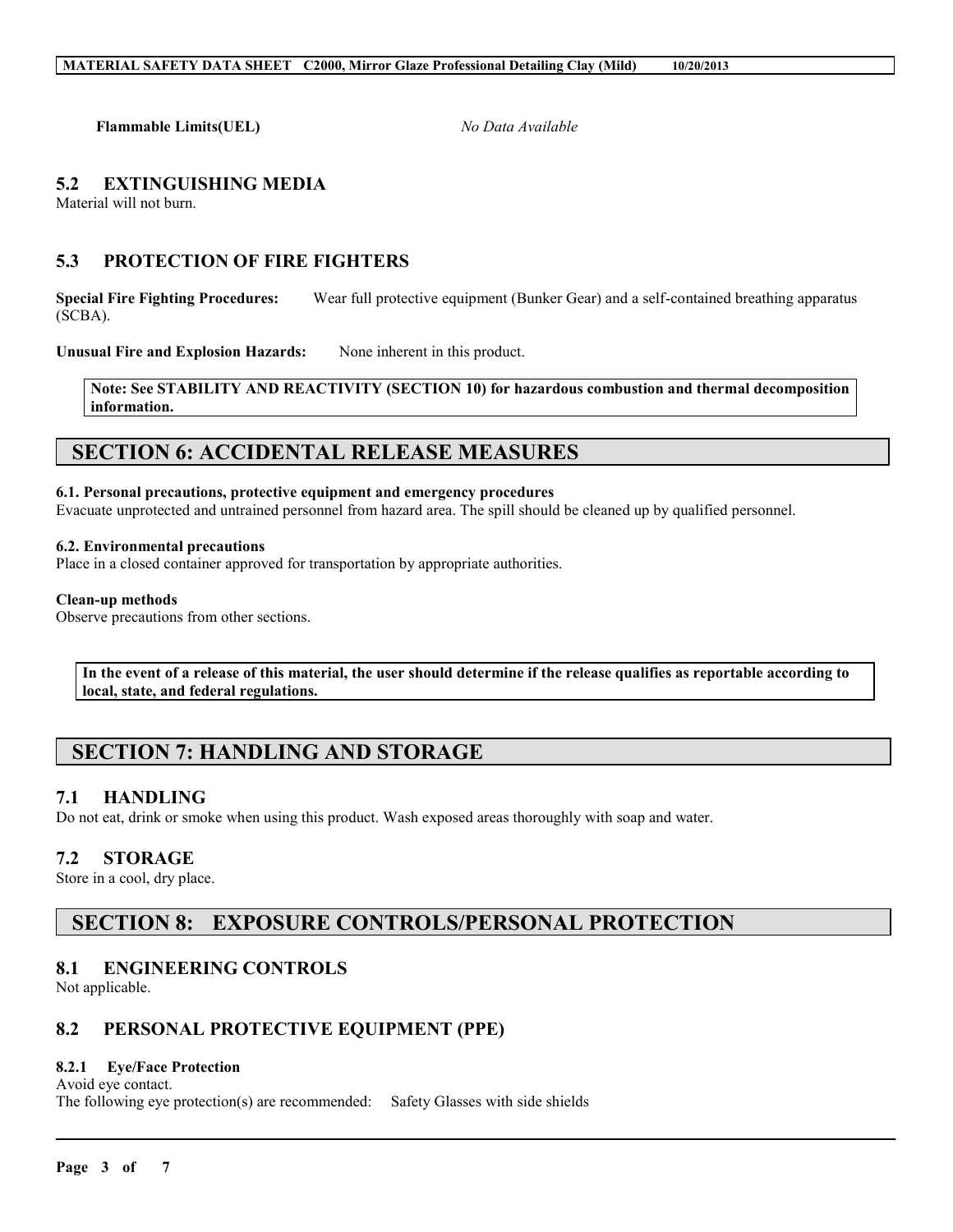#### **8.2.2 Skin Protection**

.

.

Avoid prolonged or repeated skin contact.

Select and use gloves and/or protective clothing to prevent skin contact based on the results of an exposure assessment. Consult with your glove and/or protective clothing manufacturer for selection of appropriate compatible materials. Gloves made from the following material(s) are recommended: Nitrile Rubber

#### **8.2.3 Respiratory Protection**

Under normal use conditions, airborne exposures are not expected to be significant enough to require respiratory protection.

#### **8.2.4 Prevention of Swallowing**

Do not eat, drink or smoke when using this product. Wash exposed areas thoroughly with soap and water.

### **8.3 EXPOSURE GUIDELINES**

| Ingredient               | <b>Authority</b> | <b>Type</b>                           | Limit             | <b>Additional Information</b> |
|--------------------------|------------------|---------------------------------------|-------------------|-------------------------------|
| <b>CALCIUM CARBONATE</b> | <b>CMRG</b>      | TWA                                   | $10 \text{ mg/m}$ |                               |
| <b>CALCIUM CARBONATE</b> | <b>CMRG</b>      | <b>STEL</b>                           | $20 \text{ mg/m}$ |                               |
| <b>SILICA</b>            | <b>CMRG</b>      | TWA, as respirable                    | $3 \text{ mg/m}$  |                               |
|                          |                  | dust                                  |                   |                               |
| <b>TALC</b>              | <b>ACGIH</b>     | TWA, respirable                       | 2 $mg/m3$         |                               |
|                          |                  | fraction                              |                   |                               |
| <b>TALC</b>              | <b>CMRG</b>      | TWA, as respirable                    | $0.5$ mg/m $3$    |                               |
|                          |                  | dust                                  |                   |                               |
| <b>TALC</b>              | <b>OSHA</b>      | TWA concentration, $0.1 \text{ mg/m}$ |                   |                               |
|                          |                  | respirable                            |                   |                               |
| <b>TALC</b>              | <b>OSHA</b>      | TWA concentration.                    | $0.3$ mg/m $3$    |                               |
|                          |                  | as total dust                         |                   |                               |
| <b>TALC</b>              | <b>OSHA</b>      | TWA                                   | millions<br>20    |                               |
|                          |                  |                                       | of particles/cu.  |                               |
|                          |                  |                                       | ft.               |                               |

#### SOURCE OF EXPOSURE LIMIT DATA:

ACGIH: American Conference of Governmental Industrial Hygienists CMRG: Chemical Manufacturer Recommended Guideline OSHA: Occupational Safety and Health Administration

AIHA: American Industrial Hygiene Association Workplace Environmental Exposure Level (WEEL)

# **SECTION 9: PHYSICAL AND CHEMICAL PROPERTIES**

**Specific Physical Form:** Clay **Odor, Color, Grade:** Blue; typical odor **General Physical Form:** Solid **Autoignition temperature** *No Data Available* **Flash Point**<br> **Flammable Limits(LEL)**<br> *No Data Available*  $Flammable Limits (LEL)$ **Flammable Limits(UEL)** *No Data Available* **Boiling Point** *No Data Available* **Density** 2 g/ml **Vapor Density** *No Data Available*

 $\_$  ,  $\_$  ,  $\_$  ,  $\_$  ,  $\_$  ,  $\_$  ,  $\_$  ,  $\_$  ,  $\_$  ,  $\_$  ,  $\_$  ,  $\_$  ,  $\_$  ,  $\_$  ,  $\_$  ,  $\_$  ,  $\_$  ,  $\_$  ,  $\_$  ,  $\_$  ,  $\_$  ,  $\_$  ,  $\_$  ,  $\_$  ,  $\_$  ,  $\_$  ,  $\_$  ,  $\_$  ,  $\_$  ,  $\_$  ,  $\_$  ,  $\_$  ,  $\_$  ,  $\_$  ,  $\_$  ,  $\_$  ,  $\_$  ,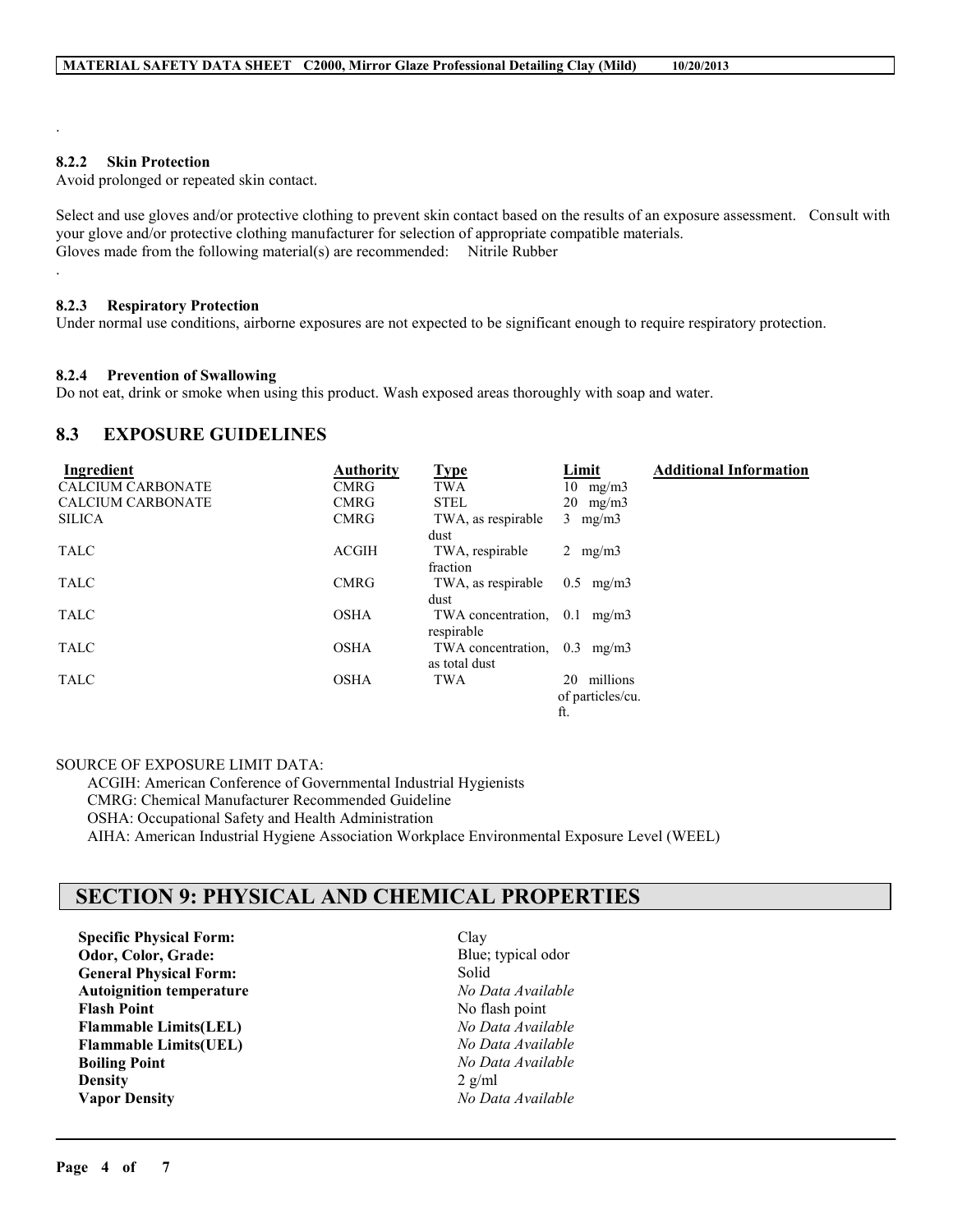**Specific Gravity** 2 [*Ref Std:* WATER=1] **pH** *No Data Available* **Melting point** *No Data Available* **Solubility In Water** *No Data Available* **Solubility in Water**<br> **Evaporation rate**<br> **Evaporation rate**<br> **No Data Available Evaporation rate Volatile Organic Compounds** 0 % **Kow - Oct/Water partition coef** *No Data Available* **Viscosity** *No Data Available*

**Vapor Pressure** *No Data Available*

# **SECTION 10: STABILITY AND REACTIVITY**

**Stability:** Stable.

**Materials and Conditions to Avoid: 10.1 Conditions to avoid** None known

**10.2 Materials to avoid** None known

**Hazardous Polymerization:** Hazardous polymerization will not occur.

### **Hazardous Decomposition or By-Products**

**Substance Condition**<br> **Carbon monoxide Carbon <b>Condition**<br> **Condition** Carbon monoxide During Combustion<br>
Carbon dioxide During Combustion<br>
During Combustion During Combustion

# **SECTION 11: TOXICOLOGICAL INFORMATION**

Please contact the address listed on the first page of the MSDS for Toxicological Information on this material and/or its components.

 $\_$  ,  $\_$  ,  $\_$  ,  $\_$  ,  $\_$  ,  $\_$  ,  $\_$  ,  $\_$  ,  $\_$  ,  $\_$  ,  $\_$  ,  $\_$  ,  $\_$  ,  $\_$  ,  $\_$  ,  $\_$  ,  $\_$  ,  $\_$  ,  $\_$  ,  $\_$  ,  $\_$  ,  $\_$  ,  $\_$  ,  $\_$  ,  $\_$  ,  $\_$  ,  $\_$  ,  $\_$  ,  $\_$  ,  $\_$  ,  $\_$  ,  $\_$  ,  $\_$  ,  $\_$  ,  $\_$  ,  $\_$  ,  $\_$  ,

# **SECTION 12: ECOLOGICAL INFORMATION**

# **ECOTOXICOLOGICAL INFORMATION**

Not determined.

# **CHEMICAL FATE INFORMATION**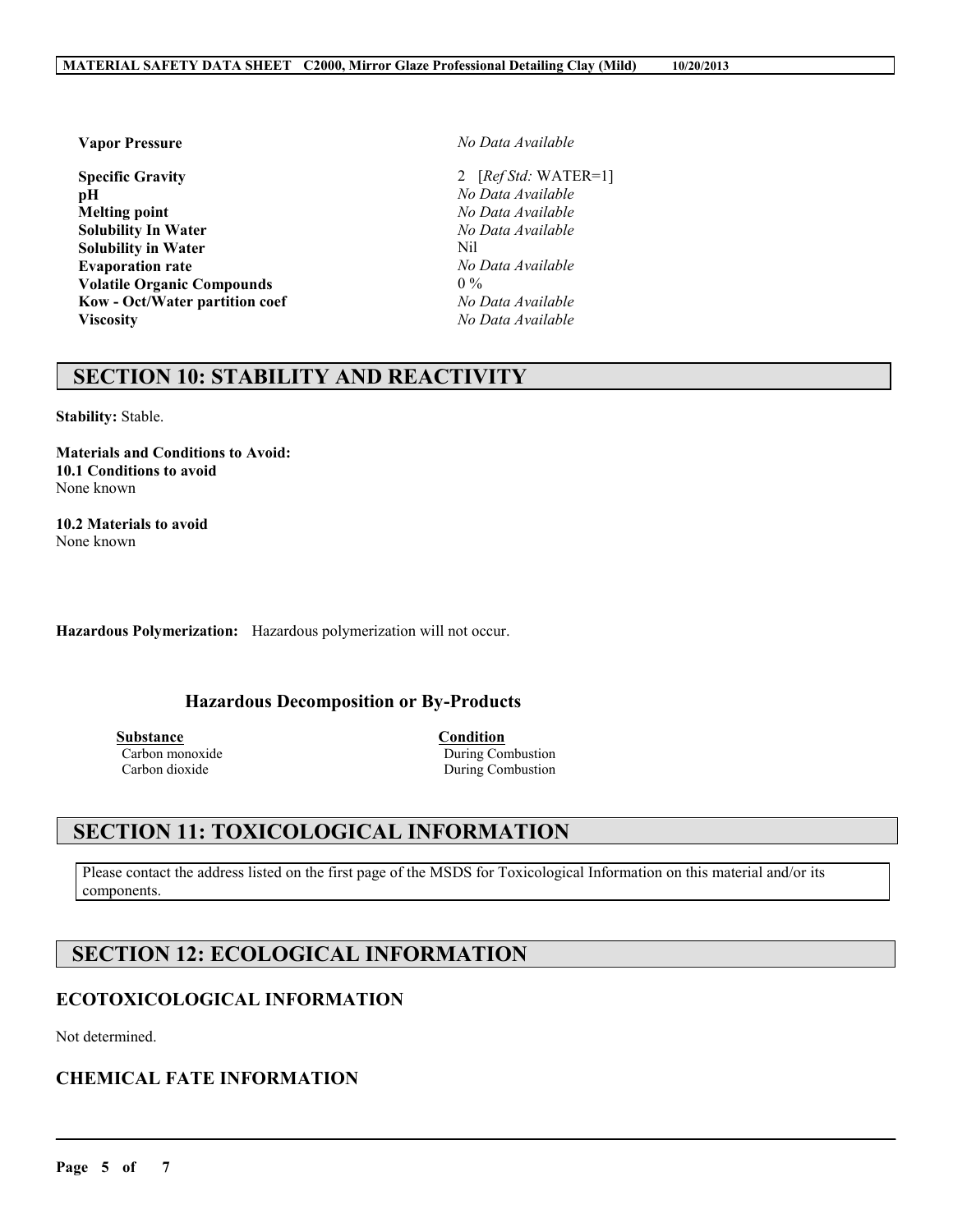Not determined.

# **SECTION 13: DISPOSAL CONSIDERATIONS**

**Waste Disposal Method:** Dispose of waste product in a sanitary landfill. As a disposal alternative, incinerate in an industrial or commercial facility.

**Since regulations vary, consult applicable regulations or authorities before disposal.**

# **SECTION 14:TRANSPORT INFORMATION**

General Transportation Statement This product does not require classification by DOT, IATA, ICAO or IMDG.

### **ID Number(s):**

14-1000-0129-7

**Please contact the emergency numbers listed on the first page of the MSDS for Transportation Information for this material.**

# **SECTION 15: REGULATORY INFORMATION**

# **US FEDERAL REGULATIONS**

Contact manufacturer for more information

**311/312 Hazard Categories:**

Fire Hazard - No Pressure Hazard - No Reactivity Hazard - No Immediate Hazard - Yes Delayed Hazard - No

# **STATE REGULATIONS**

Contact manufacturer for more information

### **CHEMICAL INVENTORIES**

The components of this product are in compliance with the chemical notification requirements of TSCA.

Contact manufacturer for more information

# **INTERNATIONAL REGULATIONS**

Contact manufacturer for more information

**This MSDS has been prepared to meet the U.S. OSHA Hazard Communication Standard, 29 CFR 1910.1200.**

 $\_$  ,  $\_$  ,  $\_$  ,  $\_$  ,  $\_$  ,  $\_$  ,  $\_$  ,  $\_$  ,  $\_$  ,  $\_$  ,  $\_$  ,  $\_$  ,  $\_$  ,  $\_$  ,  $\_$  ,  $\_$  ,  $\_$  ,  $\_$  ,  $\_$  ,  $\_$  ,  $\_$  ,  $\_$  ,  $\_$  ,  $\_$  ,  $\_$  ,  $\_$  ,  $\_$  ,  $\_$  ,  $\_$  ,  $\_$  ,  $\_$  ,  $\_$  ,  $\_$  ,  $\_$  ,  $\_$  ,  $\_$  ,  $\_$  ,